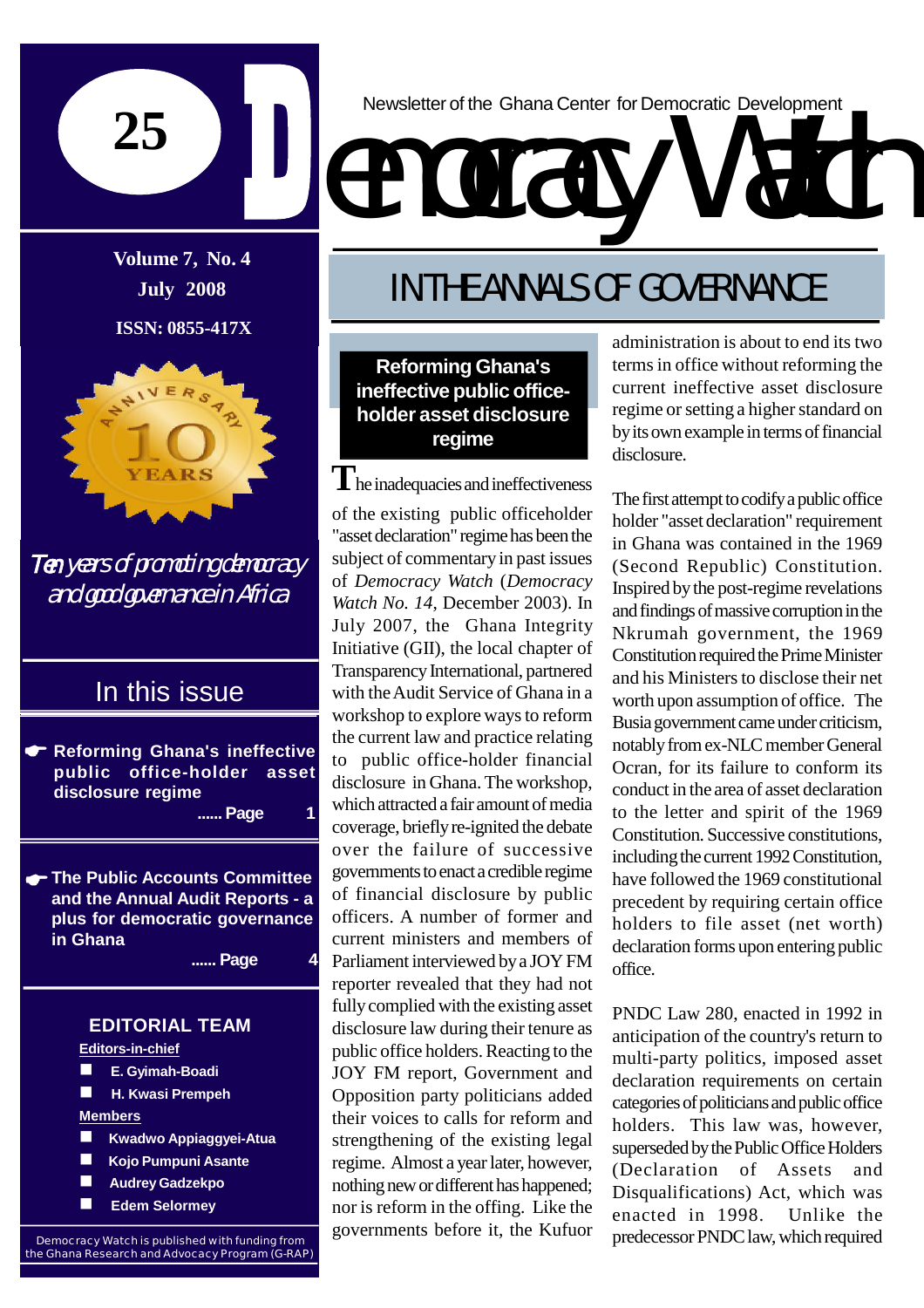theAuditor General to gazette all asset declarations within 14 days of their filing, the new legislation didnot go beyond the minimum and limited disclosure obligations imposed on certain public office holders bythe 1992 Constitution. Treating the constitutional requirements as though they defined a ceiling(i.e., the maximum allowed) rather than a floor (the minimum required), the ruling partyat the time (NDC) defeated attempts by Opposition party members of Parliament to make the asset disclosures publicly verifiable. There was, however, broad bi-partisan consensus for retaining another loophole in the law, namely the exclusion of spouses and children from the asset declaration regime.

Since assuming office in 2001, the Kufuor-led NPP administration, despite fielding manyof the same persons who were once passionate advocates of public access to asset declaration information during the tenure of the NDC, has not shown much interest in reforming the existing law or practice. Thus, Ghana's public office holder financial disclosure regime remains deficient in terms of scope (spouses and children are excluded), frequency of declarations (declarations are required onlywhen entering office), access(onlythe courts, commissionsofinquiryand CHRAJ are authorized to access the information under limited circumstances) and worst of all, verifiability(even theAuditor-General to whom the declarations are made deems itself unauthorized to examine them). Moreover, it is not possible to know or ascertain the degree of compliance or noncompliance with even the existing minimal requirements. Curiously, given the contentious nature of contemporaryGhanaian politics, no partyhas tried to gain an electoral edge over its rivals bymaking robust reform of the existing law a campaign issue. When it comes to office holder financial disclosure, there appears to be a stable "multiparty" consensus on keeping the status quo undisturbed.

Elite resistance to credible reform, such as public access to asset declaration information, is usually framed around the notion of protecting office holders' "right to privacy". The privacy argument was, in fact, considered by the Constituent Assembly that deliberated on the 1979 Constitution. The Constituent Assembly recognized that there was a need to balance the public office holder's privacy interests against the public interest in ensuring that public office does not become a license for selfenrichment and corruption. However, on the issue of making public office holders' financial disclosures credible and verifiable through public access to the information, the Assembly, while acknowledging the need for some amount of transparency and verifiability, was of the view that the public office holder's privacy interest was paramount.

The privacy argument against making asset declarations open for public verification is often backed up by certain social and "cultural" claims. For example, it is claimed that, within the context of our extended family system with its custom of one-sided financial obligations on well-to-do relatives, making public office holders' finances public would make them vulnerable to undue harassment and excessive demands for financial support from needy relatives. (This argument assumes, of course, that such disclosures would invariablyshow the public officer to be wealthy or at least wealthier than otherwise known. The contrary possibility, that such public disclosures might reveal an office holder to be worth far less than might have been presumed, inexplicably ignored.) Some also argue that such financial information, if made known to the public, will make the declarants targets and victims of criminal elements, including armed robbers. Yet another common claim is that publicizing the financial information of holders of high public office will deter "good" persons from entering public service.

These arguments are mostly red herring. In a society and culture where politicians and other elites are themselves given to needless displays of ostentation and self-importance, mainly as a way of establishing their "big man" credentials and reputation as "patrons," it is rather disingenuous for these same elites to resist the idea of publicly accessible office holder financial disclosures on the ground that it would give undue publicity to the private wealth of office holders. The related argument, that publicly verifiable asset declarations will make public service unattractive, too easily undervalues the importance of ensuring that public office is treated as a trust and that public servants are seen and respected as true servants and trustees of the public interest. For too long, Ghanaians have come to regard public office as a ticket to personal enrichment and public office holders as using their positions for private profit. This perception, which has some anecdotal validity to it, itself deters many virtuous citizens from public service. Changing the negative image of public service and restoring public confidence in the integrity of office holders, such as by giving the public reasonable opportunity to verify public office holders' financial disclosure information, will go a long way toward making public service attractive to the right caliber of professionals and citizens devoted to the public interest. Claims of "privacy" have too often been used by the Ghanaian political class to avoid necessaryand reasonable accountability. For example, although Ghana's Fourth republican democracy is in its second decade, Parliament and the Executive, relying on spurious "privacy" arguments, have persisted in their refusal to yield to the public's demand to know the salaries and other official benefits-in other words, the amount of taxpayers' money received by the president, ministers, members of parliament, and other key office holders.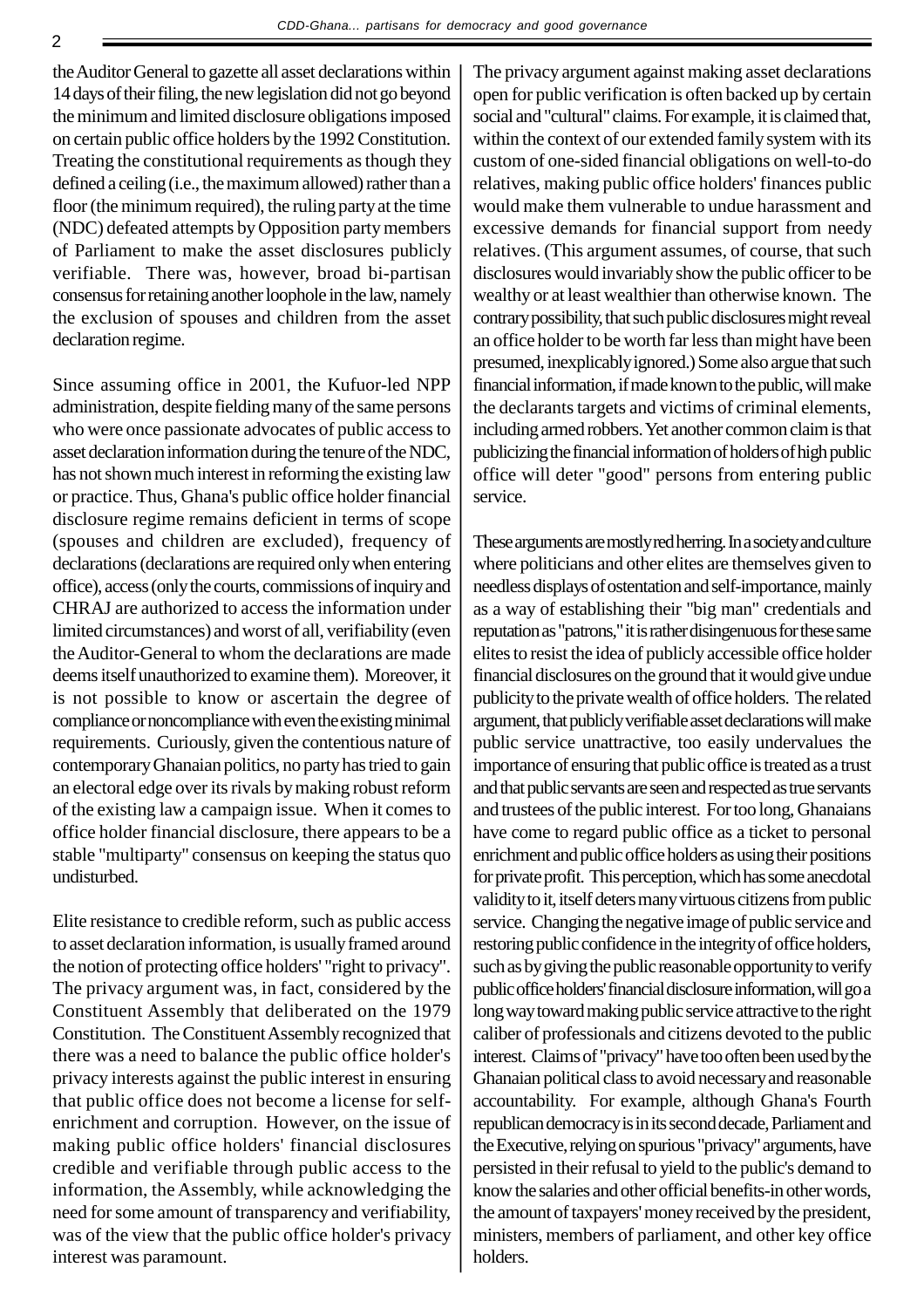#### **The way forward**

It is encouraging that the Auditor-General's Department and theAttorney General's Office are collaborating with the Commission on Human Rights and Administrative Justice, the Ghana Integrity Initiative and CDD-Ghana to examine the current legislation on asset declaration with an eye toward reform to enhance public verifiability. Elite self-interest suggests, however, that the political class cannot be relied upon to push through the necessary reform without intensive and sustained pressure from the public, media, and civil society. This being an election year, *Democracy Watch* sees an opportunity to press the parties and candidates on this issue and secure from them firm commitments to introduce and implement, if elected, credible reform of the currently ineffective regime of public office holders' financial disclosure. Perhaps one of the leading presidential contenders in the upcoming elections would like to show the way and demonstrate exemplary and transformative leadership by voluntarily disclosing his net worth publicly during this campaign season and challenging his rivals to follow suit. Is this too much to ask of persons who have asked to be trusted with the highest office in the land?  $\Box$ 

## **The Public Accounts Committee and the Annual Audit Reports - a plus for democratic governance in Ghana**

The Public Accounts Committee (PAC) has made heroic efforts, during the current term of Parliament, to demand and enforce accountability in the administration of public funds allocated to Ministries, Departments and Agencies (MDAs) of the state. Quite apart from the initiative, the Committee discharged its mandate with a commendable degree of non-partisanship and professionalism. **Democracy Watch hopes that the PAC's initiative, including** its precedent-setting public hearings, will become institutionalized and that Parliament's sector committees will follow the lead of the PAC and begin to take their mandates seriously. We also urge the Full House to approach the PAC and other future committee reports in a spirit of non-partisanship and with the national interest, not partisan advantage, as the overriding concern. The country loses when good faith and responsible attempts by the PAC or some other parliamentary committee to expose waste and corruption in the use of public funds in the MDAs become politicized along partylines.

Indeed there are many positive lessons to be drawn from the PAC's recent successes.The disclosures of widespread abuse of funds that emerged from the PAC proceedings confirm the need for parliamentary committees, especially

select and standing committees, to be dutiful and proactive in the exercise of their mandates. Such pro-activitywould have helped to keep our MDAs on their toes with respect to the handling of scarce public funds, and would have prevented some of those abuses. The PAC hearings also reaffirms the wisdom of our long-held opinion that Parliament must amend its Standing Orders to require parliamentary committees to sit in public and to reserve "in camera" committee sittings only for those rare occasions when valid national security are at stake.

The PAC disclosures fully underscore the continuing need to strengthen the independence and capacity of the Auditor-General, Parliament, Commission on Human Rights and Administrative Justice (CHRAJ), Serious Fraud Office (SFO),Accountant General's Department and other key agencies of horizontal accountability. The improvements in the capacity of the Audit Service and the independence of theAuditor-General (who has been confirmed since 2003) have, no doubt, helped to improve the PAC's work. These improvements have in turn helped to improve the quality and timeliness of theAuditor General's Reports (which are currently as up to date as 2004 and 2005). All this goes to affirm the importance of improving securityof tenure for the heads of key anti-corruption and public protection agencies. It also raises anew, the Center's long standing recommendation for statutory limits to be placed on the length of time the President and other authorities who appoint these key officials are allowed to keep such officials unconfirmed and thus in an indefinite "acting" capacity.

The revelations and disclosures at the PAC public hearings are extremelyimportant. However, it is not and cannot be sufficient for addressing the canker of abuse of public funds in Ghana's MDAs. We therefore call on the Government and law enforcement agencies, including the police, CHRAJ, and SFO to follow-up on these revelations and ensure that laws are enforced to bring to book and retrieve the appropriate funds from those found to have abused public funds. Failure in the past to apply appropriate legal sanctions in response to such abuses has contributed to the pervasive culture of impunityamong some public officers and to repeated and flagrant violations of existing public financial management regulations. There is an urgent need to accelerate the implementation of the Internal Audit, Procurement and Financial Administrations laws to begin to curb the prevailing weak culture of accountabilityin the public services.

Lastly, the PAC hearings and findings are a reminder that the MDAs continue to be plagued by institutional weaknesses and a culture of noncompliance with laws and regulations designed to ensure accountability for the use of public funds. With Ghana poised to receive substantial